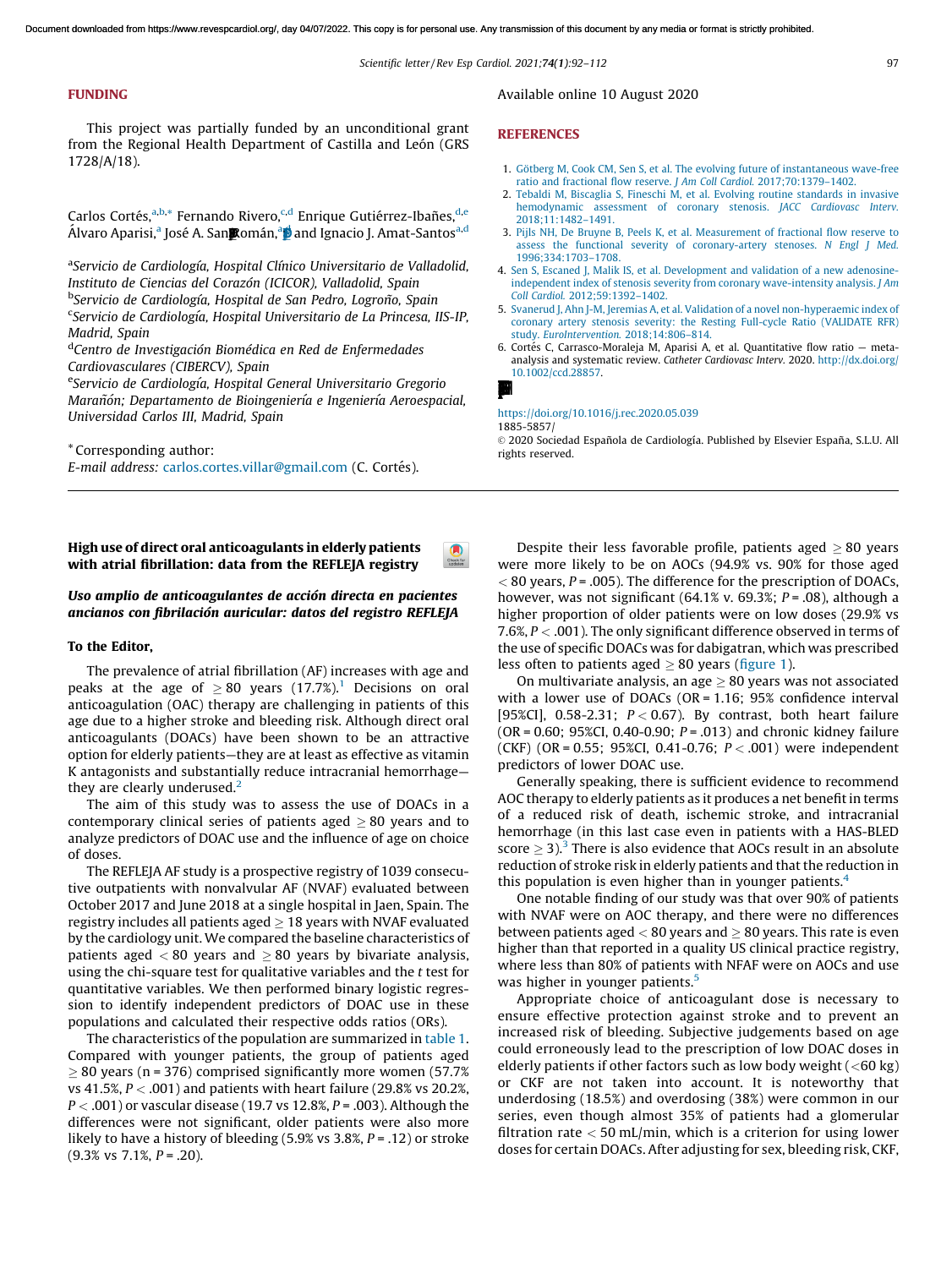$\blacksquare$ 

### 98 *Scientific letter / Rev Esp Cardiol. 2021;*74(1)*:92–112*

# Table 1

Clinical and epidemiological characteristics of the study population by age

|                                              | Total $(n = 1039)$ | $< 80$ y (n = 663) | $> 80 \text{ y} (n=376)$ | P       |
|----------------------------------------------|--------------------|--------------------|--------------------------|---------|
| Hypertension                                 | 81.5               | 77.9               | 88                       | < .001  |
| Type 2 diabetes mellitus                     | 26.3               | 25.7               | 26.7                     | .71     |
| History of cancer                            | 6.6                | 6.5                | 6.9                      | .78     |
| Coronary artery disease                      | 12.1               | 10.8               | 14.4                     | .08     |
| Anemia                                       | 16.3               | 12.5               | 23.2                     | < 0.001 |
| Permanent AF                                 | 50.5               | 42                 | 66.5                     | $-.001$ |
| Prior AF                                     | 79.8               | 77.2               | 84.3                     | .006    |
| Sinus rhythm (consultation)                  | 35                 | 42.5               | 21.9                     | < 0.001 |
| CHA <sub>2</sub> DS <sub>2</sub> -VASc score | $3.4 \pm 1.6$      | $2.9 \pm 1.6$      | $4.4 \pm 1.1$            | < 0.001 |
| HAS-BLED score (without labile INR)          | $1.2 \pm 0.8$      | $1.1\pm0.8$        | $1.4 \pm 0.7$            | < 0.001 |
| GFR, mL/min/1.73 m <sup>2</sup>              | $70.9 \pm 24.9$    | $76.2 \pm 23.1$    | $61.5 \pm 25$            | < 0.001 |
| Antiarrhythmic treatment                     | 7.3                | 9.6                | 3.1                      | .005    |
| Beta-blockers                                | 71.6               | 75.7               | 64.4                     | < 0.001 |
| Digoxin                                      | 18.8               | 15.1               | 25.3                     | < 0.001 |
| Aspirin (prior use)                          | 10.2               | 10.4               | 9.8                      | .77     |
| P2Y12 receptor blockers (prior use)          | 2.3                | 2                  | 2.9                      | .32     |
| Low-molecular-weight heparin (prior use)     | 3.4                | 3.3                | 3.5                      | .90     |
| <b>DOACs</b>                                 | 67.6               | 69.3               | 64.1                     | .08     |
| Low-dose DOACs                               | 15.3               | 7.6                | 29.9                     | < .001  |
| DOAC underdosing <sup>a</sup>                | 10.5               | 6.4                | 18.5                     | < 0.001 |
| DOAC overdosing <sup>b</sup>                 | 18.8               | 8.8                | 38                       | < 0.001 |

AF, atrial fibrillation; DOACs, direct oral anticoagulants; GFR, glomerular filtration rate; INR, international normalized ratio.

<sup>a</sup> Use of a lower than indicated dose according to summary of product characteristics.

**b** Use of a normal dose in a patient with a n indication for low-dose DOAC therapy according to the summary of product characteristics.



Figure 1. Differences in anticoagulant use according to age. DOACs, direct anticoagulants; OACs, oral anticoagulants; VKAs, vitamin K antagonists.

and prior bleeding, an age of  $\geq 80$  years was independently associated with a 3-fold increased odds of underdosing (OR = 3.01; 95%CI, 1.83-4.92; *P* < .001). It was also associated with an increased odds of overdosing (OR = 3.11, 95%CI, 1.66-5.84, *P* < .001), although the strongest independent predictor of overdosing, irrespective of age, was CKF, as 99% of these patients had a glomerular filtration rate  $<$  60 mL/min.

In conclusion, our findings from a clinical AF registry indicate that DOAC use among elderly patients may be common, although the prognostic benefits of this treatment might be lower than expected, as we found that age  $\geq 80$  years was associated with both an inappropriate use of low doses and an excessive use of higher-than-indicated doses (primarily in patients with CKF).